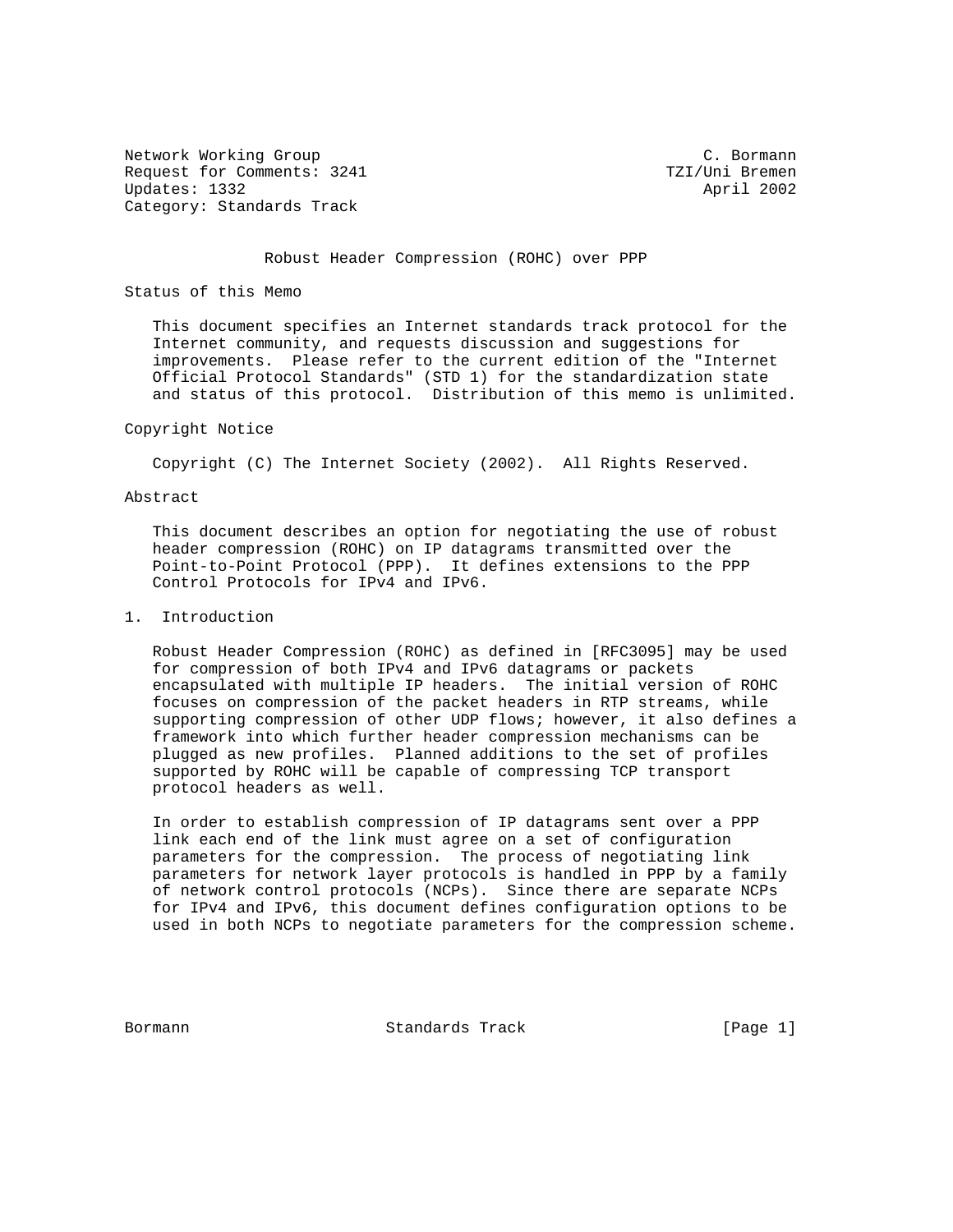ROHC does not require that the link layer be able to indicate the types of datagrams carried in the link layer frames. However, there are two basic types of ROHC headers defined in the ROHC framework: small-CID headers (zero or one bytes are used to identify the compression context) and large-CID headers (one or two bytes are used for this purpose). To keep the PPP packets self-describing, in this document two new types for the PPP Data Link Layer Protocol Field are defined, one for small-CID ROHC packets and one for large-CID ROHC packets. (This also avoids a problem that would occur if PPP were to negotiate which of the formats to use in each of IPCP and IPV6CP and the two negotiation processes were to arrive at different results.) A PPP ROHC sender may send packets in either small-CID or large-CID format at any time, i.e., the LARGE\_CIDS parameter from [RFC3095] is not used. Any PPP ROHC receiver MUST be able to process both small- CID and large-CID ROHC packets, therefore no negotiation of this function is required.

 ROHC assumes that the link layer delivers packets in sequence. PPP normally does not reorder packets. When using reordering mechanisms such as multiclass multilink PPP [RFC2686], care must be taken so that packets that share the same compression context are not reordered. (Note that in certain cases, reordering may be acceptable to ROHC, such as within a sequence of packets that all do not change the decompression context.)

 The key words "MUST", "MUST NOT", "REQUIRED", "SHALL", "SHALL NOT", "SHOULD", "SHOULD NOT", "RECOMMENDED", "MAY", and "OPTIONAL" in this document are to be interpreted as described in RFC 2119.

2. Configuration Option

 This document specifies a new compression protocol value for the IPCP IP-Compression-Protocol option as specified in [RFC1332]. The new value and the associated option format are described in section 2.1.

 The option format is structured to allow future extensions to the ROHC scheme.

 It may be worth repeating [RFC1332], section 4: "The IP-Compression- Protocol Configuration Option is used to indicate the ability to receive compressed packets. Each end of the link must separately request this option if bi-directional compression is desired." I.e., the option describes the capabilities of the decompressor (receiving side) of the peer that sends the Configure-Request.

Bormann **Standards Track** [Page 2]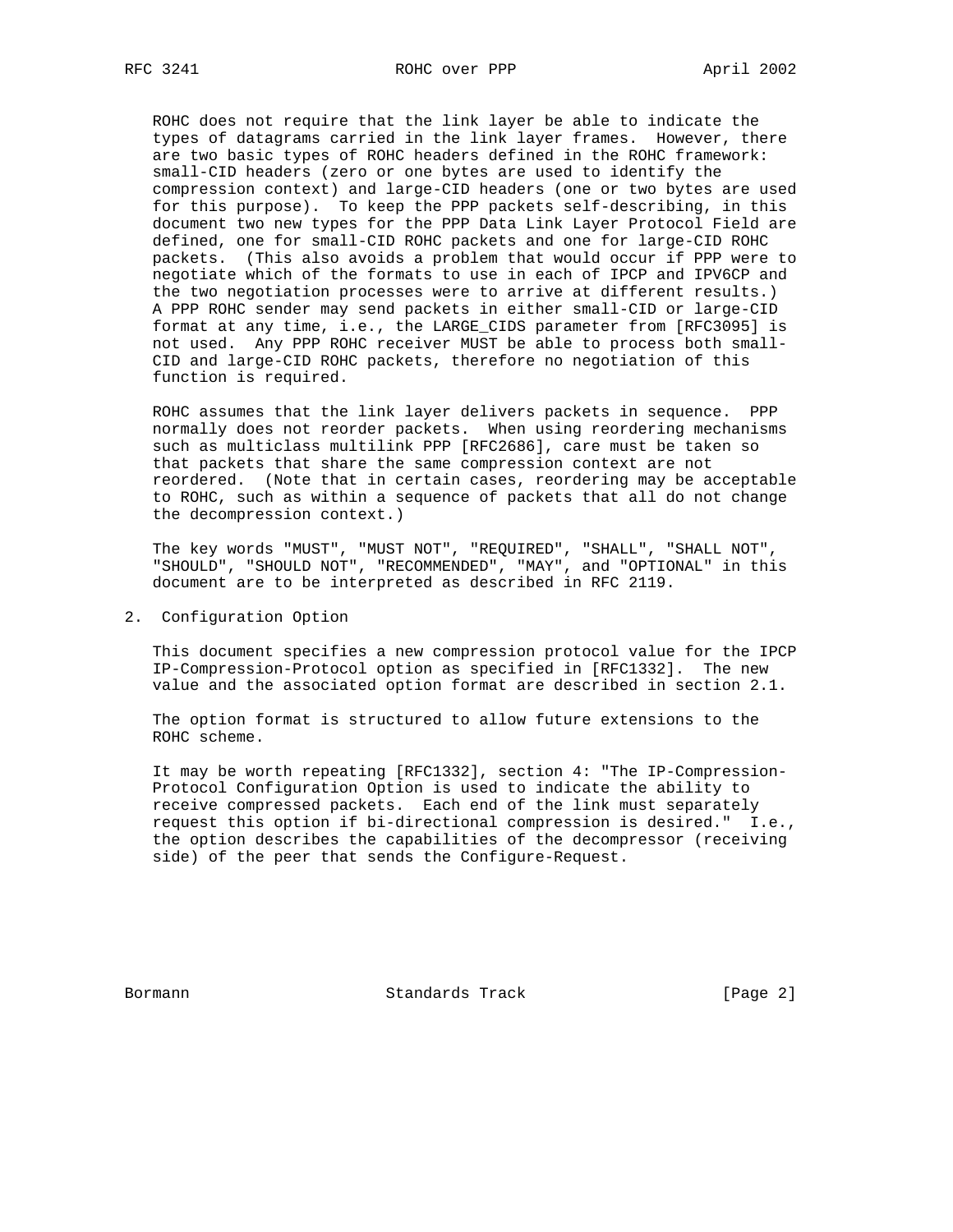NOTE: The specification of link and network layer parameter negotiation for PPP [RFC1661], [RFC1331], [RFC1332] does not prohibit multiple instances of one configuration option but states that the specification of a configuration option must explicitly allow multiple instances. From the current specification of the IPCP IP-Compression-Protocol configuration option [RFC1332] one can infer that it can only be used to select a single compression protocol at any time.

 This was appropriate at a time when only one header compression scheme existed. With the advent of IP header compression [RFC2507, RFC2509], this did not really change, as RFC 2507 essentially superseded RFC 1144. However, with ROHC, it may now very well be desirable to use RFC 2507 TCP compression in conjunction with RFC 3095 RTP/UDP compression.

 The present document now updates RFC 1332 by explicitly allowing the sending of multiple instances of the IP-Compression-Protocol configuration option, each with a different value for IP- Compression-Protocol. Each type of compression protocol may independently establish its own parameters.

 This change is believed to not cause significant harm in existing PPP implementations, as they would most likely Configure-Nak or Configure-Reject the duplicate option, or simply happen to accept the one option they understand. To aid interoperability, the peer implementing the present specification SHOULD react to a Configure- Nak or Configure-Reject by reducing the number of options offered to one.

## 2.1. Configuration Option Format

 Both the network control protocol for IPv4, IPCP [RFC1332] and the IPv6 NCP, IPV6CP [RFC2472] may be used to negotiate IP Header Compression parameters for their respective protocols. The format of the configuration option is the same for both IPCP and IPV6CP.

#### Description

 This NCP configuration option is used to negotiate parameters for Robust Header Compression. The option format is summarized below. The fields are transmitted from left to right.

Bormann **Standards Track** [Page 3]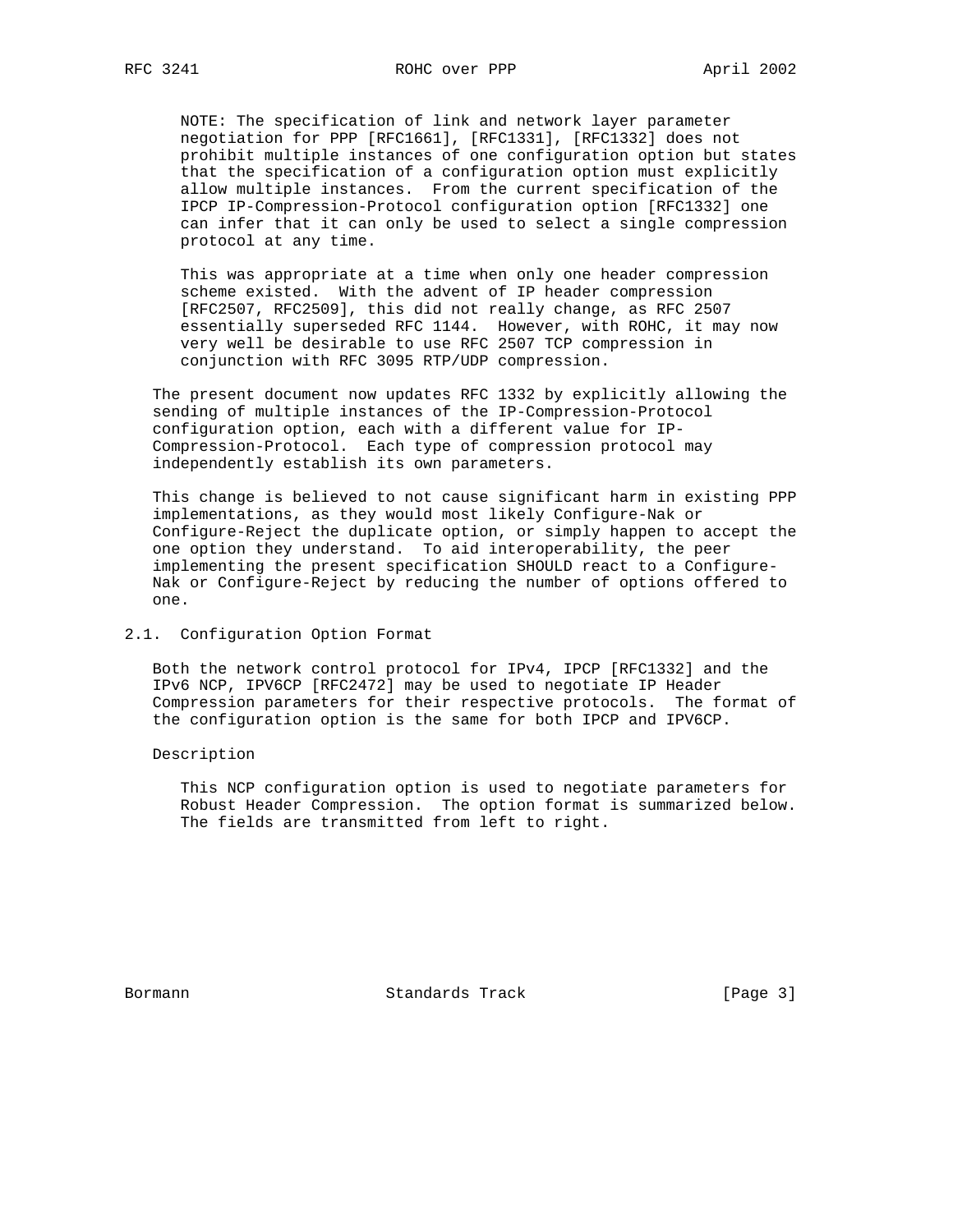Figure 1: Robust Header Compression (ROHC) Option

0  $1$  2 3 0 1 2 3 4 5 6 7 8 9 0 1 2 3 4 5 6 7 8 9 0 1 2 3 4 5 6 7 8 9 0 1 +-+-+-+-+-+-+-+-+-+-+-+-+-+-+-+-+-+-+-+-+-+-+-+-+-+-+-+-+-+-+-+-+ | Type | Length | IP-Compression-Protocol | +-+-+-+-+-+-+-+-+-+-+-+-+-+-+-+-+-+-+-+-+-+-+-+-+-+-+-+-+-+-+-+-+ | MAX\_CID | MRRU +-+-+-+-+-+-+-+-+-+-+-+-+-+-+-+-+-+-+-+-+-+-+-+-+-+-+-+-+-+-+-+-+ MAX\_HEADER | suboptions... +-+-+-+-+-+-+-+-+-+-+-+-+-+-+-+-+-+-+-+-+-+-+-+-+-+-+-+-+-+-+-+-+ Type 2 Length  $>= 10$  The length may be increased if the presence of additional parameters is indicated by additional suboptions. IP-Compression-Protocol 0003 (hex) MAX\_CID The MAX\_CID field is two octets and indicates the maximum value of a context identifier. Suggested value: 15 MAX\_CID must be at least 0 and at most 16383 (The value 0 implies having one context). MRRU The MRRU field is two octets and indicates the maximum reconstructed reception unit (see [RFC3095], section 5.1.1). Suggested value: 0 MAX\_HEADER The largest header size in octets that may be compressed. Suggested value: 168 octets

Bormann **Standards Track** [Page 4]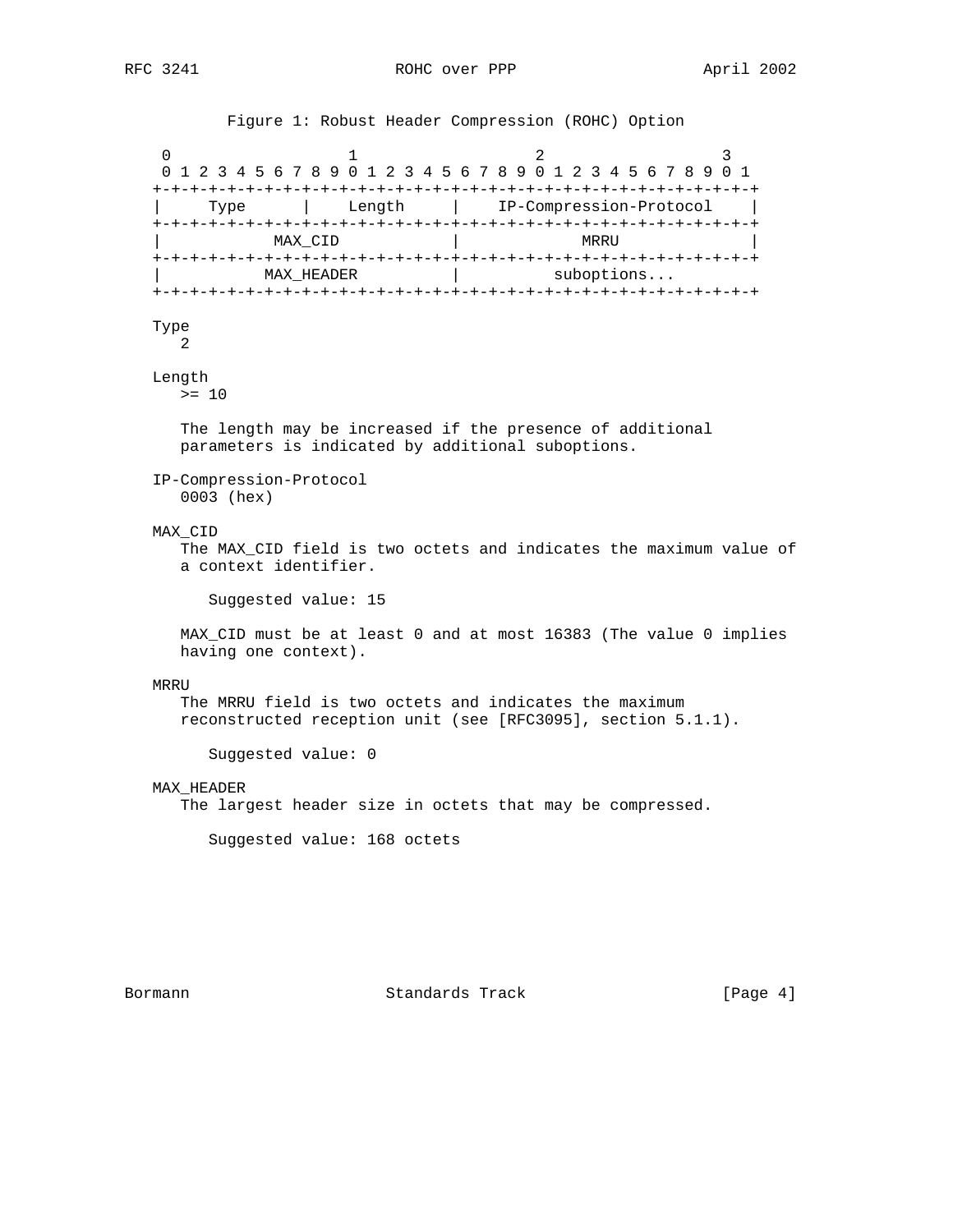The value of MAX\_HEADER should be large enough so that at least the outer network layer header can be compressed. To increase compression efficiency MAX\_HEADER should be set to a value large enough to cover common combinations of network and transport layer headers.

 NOTE: The four ROHC profiles defined in RFC 3095 do not provide for a MAX\_HEADER parameter. The parameter MAX\_HEADER defined by this document is therefore without consequence in these profiles. Other profiles (e.g., ones based on RFC 2507) can make use of the parameter by explicitly referencing it.

#### suboptions

 The suboptions field consists of zero or more suboptions. Each suboption consists of a type field, a length field and zero or more parameter octets, as defined by the suboption type. The value of the length field indicates the length of the suboption in its entirety, including the lengths of the type and length fields.

#### Figure 2: Suboption

 $0$  and  $1$  and  $2$  0 1 2 3 4 5 6 7 8 9 0 1 2 3 4 5 6 7 8 9 0 1 2 3 +-+-+-+-+-+-+-+-+-+-+-+-+-+-+-+-+-+-+-+-+-+-+-+-+ | Type | Length | Parameters... +-+-+-+-+-+-+-+-+-+-+-+-+-+-+-+-+-+-+-+-+-+-+-+-+

## 2.2. PROFILES Suboption

 The set of profiles to be enabled is subject to negotiation. Most initial implementations of ROHC implement profiles 0x0000 to 0x0003. This option MUST be supplied.

## Description

Define the set of profiles supported by the decompressor.

Figure 3: PROFILES suboption

 $0$  and  $1$  and  $2$  0 1 2 3 4 5 6 7 8 9 0 1 2 3 4 5 6 7 8 9 0 1 2 3 +-+-+-+-+-+-+-+-+-+-+-+-+-+-+-+-+-+-+-+-+-+-+-+-+ | Type | Length | Profiles... +-+-+-+-+-+-+-+-+-+-+-+-+-+-+-+-+-+-+-+-+-+-+-+-+

 Type 1

Bormann **Standards Track** [Page 5]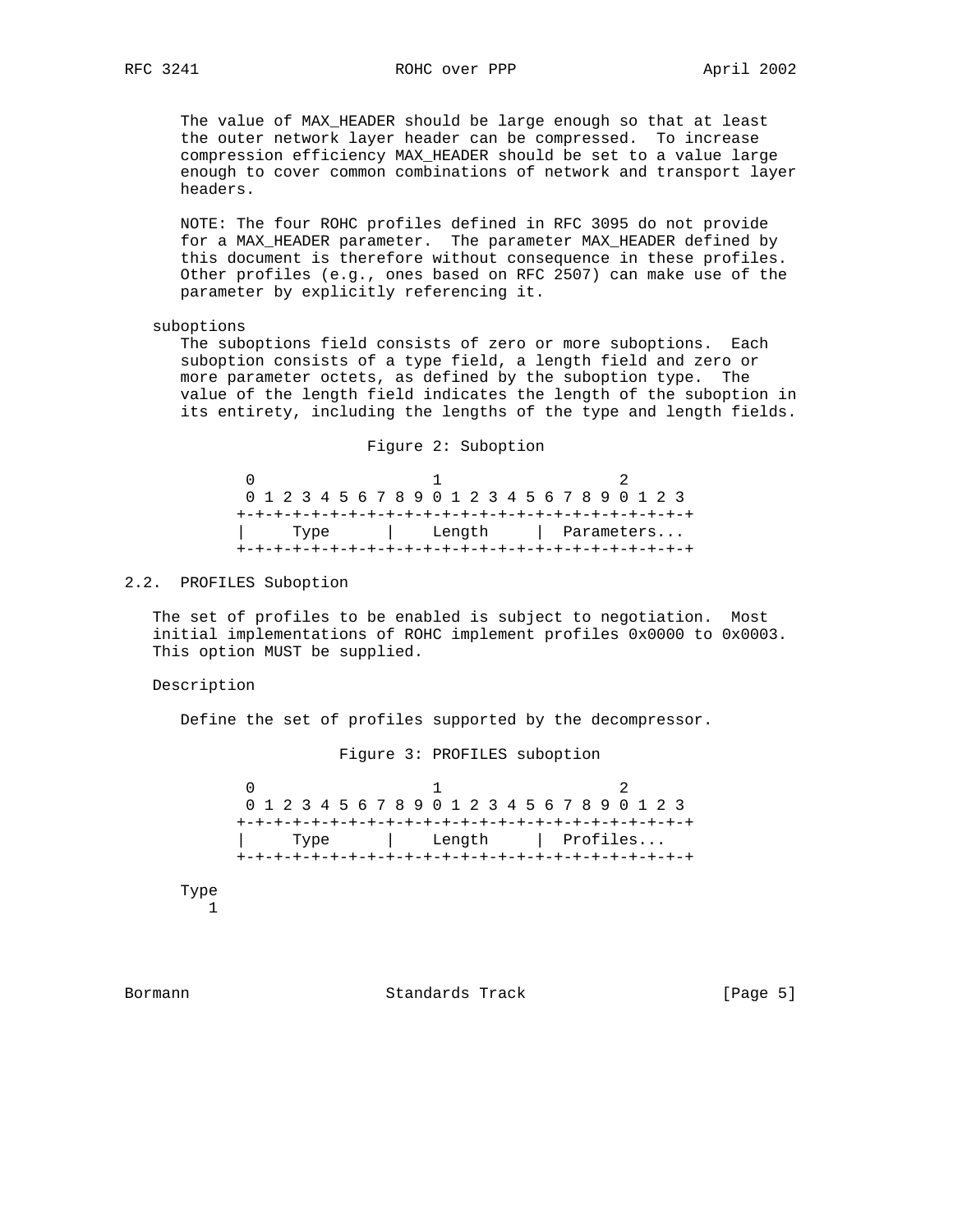Length 2n+2

Value

 n octet-pairs in ascending order, each octet-pair specifying a ROHC profile supported.

3. Multiple Network Control Protocols

 The ROHC protocol is able to compress both IPv6 and IPv4 datagrams. Both IPCP and IPV6CP are able to negotiate option parameter values for ROHC. The ROHC capability negotiated as a whole applies to the compression of packets where the outer header is an IPv4 header and an IPv6 header, respectively; e.g., an outer IPv6 header MUST NOT be sent if the ROHC IP-Compression-Protocol option was not negotiated for IPV6CP.

 Offering a specific ROHC capability in a Configure-Request in either IPCP or IPV6CP indicates that the capability is provided for the entire ROHC channel formed by the PPP link. When the option has been negotiated with different values in IPCP and IPV6CP, the result is that the set of parameter values for the entire ROHC channel is the logical union of the two values, i.e., the maximum for MAX\_CID, MRRU or MAX\_HEADER, and the logical union of the suboptions. For the PROFILES suboption, the logical union is the union of the two sets of profiles. The unified values are kept as valid parameter values for the ROHC channel even when either of the NCPs is taken down.

 Note that each new suboption for this option must define the meaning of "logical union", if the concept applies.

3.1. Sharing Context Identifier Space

 For the compression and decompression of IPv4 and IPv6 datagram headers, the context identifier space is shared. While the parameter values are independently negotiated, sharing the context identifier spaces becomes more complex when the parameter values differ. Since the compressed packets share context identifier space, the compression engine must allocate context identifiers out of a common pool; for compressed packets, the decompressor has to examine the context state to determine what parameters to use for decompression.

 In particular, the context identifier space is shared between ROHC small-CID packets and ROHC large-CID packets. From the point of view of the ROHC framework, the PPP NCP instances for IPCP and IPV6CP together constitute exactly one ROHC channel; its feedback is destined for the ROHC channel defined by the NCP instances for IPCP and IPV6CP in the reverse direction on the same PPP link.

Bormann **Standards Track** [Page 6]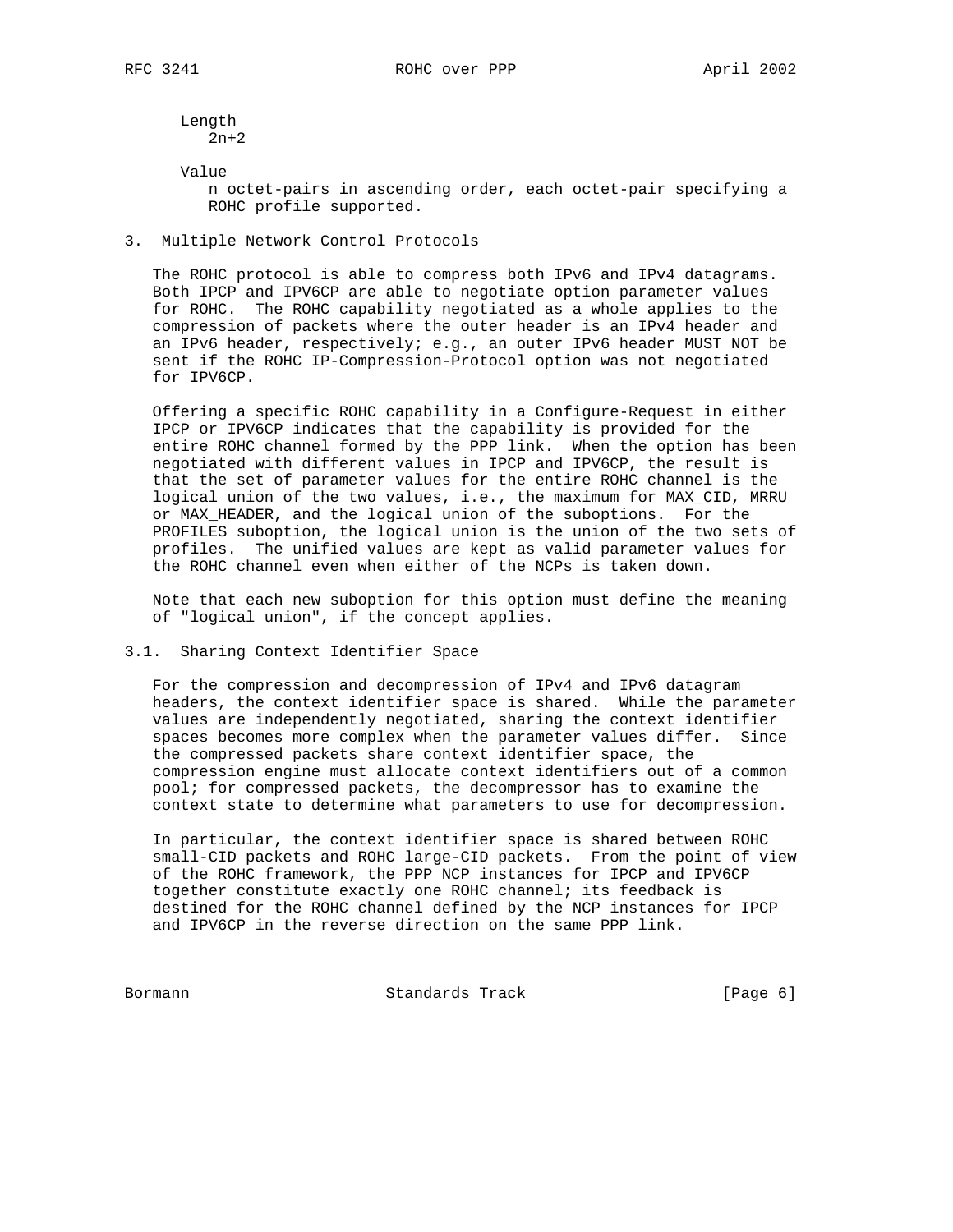In particular, this means that taking down either of the NCPs while the other is still open means that the contexts of the channel stay active. To avoid race conditions, the same is true if both NCPs are taken down and then one or more is reopened. Taking down LCP destroys the channel, however; reopening LCP and then one or more of IPCP and IPV6CP restarts ROHC with all contexts in no-context state.

4. Demultiplexing of Datagrams

 The ROHC specification [RFC3095] defines a single header format for all different types of compressed headers, with a variant for small CIDs and a variant for large CIDs. Two PPP Data Link Layer Protocol Field values are specified below.

ROHC small-CIDs

 The frame contains a ROHC packet with small CIDs as defined in [RFC3095].

Value: 0003 (hex)

ROHC large-CIDs

 The frame contains a ROHC packet with large CIDs as defined in [RFC3095].

Value: 0005 (hex)

 Note that this implies that all CIDs within one ROHC packet MUST be of the same size as indicated by the Data Link Layer Protocol field, either small or large. In particular, embedded feedback MUST have a CID of the same size as indicated by the Protocol field value. For piggybacking feedback, a compressor must be able to control the feedback CID size used by the associated decompressor, ensure that all CIDs are of the same size, and indicate this size with the appropriate Protocol Field value.

 To make CID interpretation unambiguous when ROHC segmentation is used, all packets that contribute to a segment MUST be sent with the same Data Link Layer Protocol Field value, either 0003 or 0005, which then also applies to the CID size in the reconstructed unit. A unit reconstructed out of packets with Protocol field values that differ MUST be discarded.

Bormann **Standards Track** [Page 7]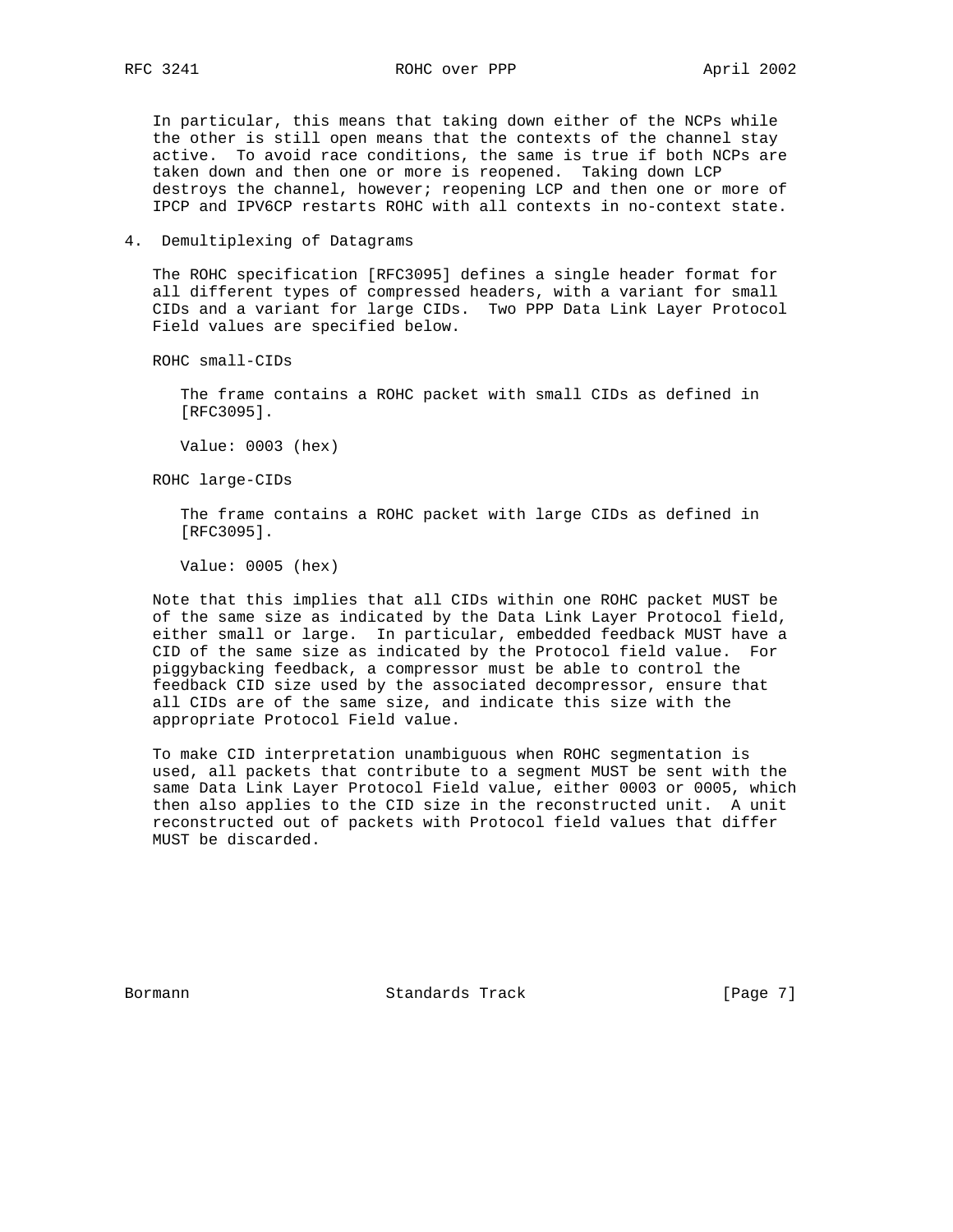5. ROHC Usage Considerations

 Certain considerations are required for any ROHC-over-X protocol. This section describes how some of these are handled for ROHC over PPP.

5.1. Uncompressed profile

 There is no need for the ROHC uncompressed profile in ROHC over PPP, as uncompressed packets can always be sent using the PPP protocol demultiplexing method. Therefore, no consideration was given to locking down one of the context numbers for the uncompressed profile (see [RFC3095] section 5.1.2). Note, however, that according to the ROHC specification, profile 0x0000 must not be rejected [RFC3095], so it MUST be implemented by all receivers.

5.2. Parameter selection

 For each of the ROHC channel parameters MAX\_CID and MRRU, the value is the maximum of the respective values negotiated for the IPCP and IPv6CP instances, if any. The ROHC channel parameter FEEDBACK\_FOR is set implicitly to the reverse direction on the same PPP link (see "Sharing Context Identifier Space" above). The ROHC channel parameter LARGE\_CIDS is not used, instead the PPP protocol ID on the packet is used (see "Demultiplexing of Datagrams" above).

 A number of parameters for ROHC must be set correctly for good compression on a specific link. E.g., the parameters  $k_1$ ,  $n_1$ ,  $k_2$ , n\_2 in section 5.3.2.2.3 of [RFC3095] need to be set based on the error characteristics of the underlying links. As PPP links are usually run with a strong error detection scheme [RFC1662],  $k_1 = n_1$  $= k_2 = n_2 = 1$  is usually a good set of values. (Note that in any case k values need to be set low enough relative to n values to allow for the limited ability of the CRC to detect errors, i.e., the CRC will succeed for about 1/8 of the packets even in case of context damage, so k/n should be significantly less than 7/8.)

6. Security Considerations

 Negotiation of the option defined here imposes no additional security considerations beyond those that otherwise apply to PPP [RFC1661].

The security considerations of ROHC [RFC3095] apply.

 The use of header compression can, in rare cases, cause the misdelivery of packets. If necessary, confidentiality of packet contents should be assured by encryption.

Bormann **Standards Track** [Page 8]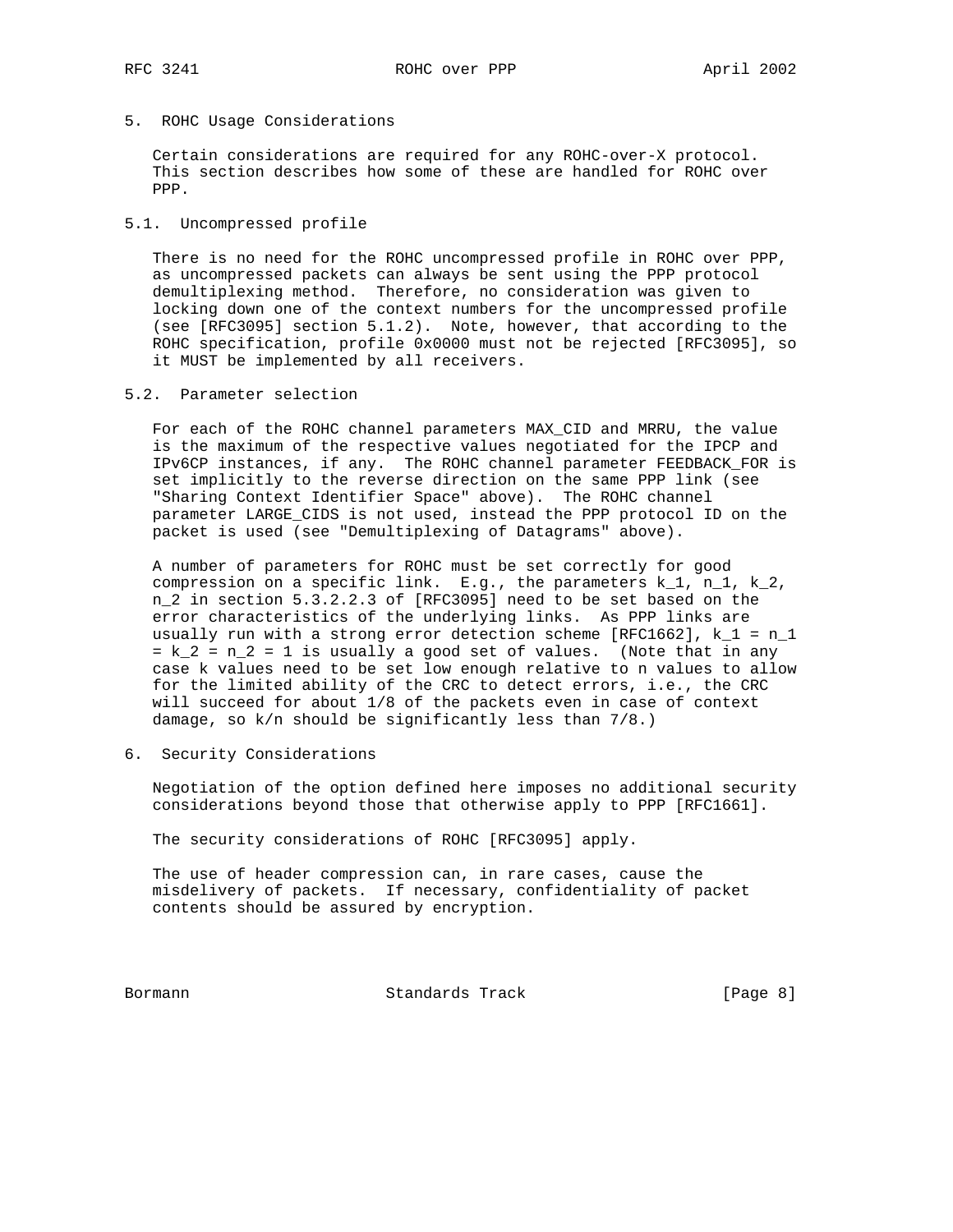Encryption applied at the IP layer (e.g., using IPSEC mechanisms) precludes header compression of the encrypted headers, though compression of the outer IP header and authentication/security headers is still possible as described in [RFC3095]. For RTP packets, full header compression is possible if the RTP payload is encrypted by itself without encrypting the UDP or RTP headers, as described in [RFC1889]. This method is appropriate when the UDP and RTP header information need not be kept confidential.

7. IANA considerations

 The ROHC suboption identifier is a non-negative integer. Following the policies outlined in [RFC2434], the IANA policy for assigning new values for the suboption identifier shall be Specification Required: values and their meanings must be documented in an RFC or in some other permanent and readily available reference, in sufficient detail that interoperability between independent implementations is possible. The range 0 to 127 is reserved for IETF standard-track specifications; the range 128 to 254 is available for other specifications that meet this requirement (such as Informational RFCs). The value 255 is reserved for future extensibility of the present specification.

The following suboption identifiers are already allocated:

Suboption Document Usage identifier

1 RFC3241 Profiles

 The RFC 3006 compressibility hint [RFC3006] for ROHC is 0x0003pppp, where 0xpppp is the profile assumed.

 (Note that the PPP protocol identifier values 0003 and 0005 were taken from a previously reserved space that exhibits inefficient transparency in the presence of asynchronous control character escaping, as it is considered rather unlikely that ROHC will be used over links with highly populated ACCMs.)

## 8. Acknowledgments

The present document borrows heavily from [RFC2509].

 The author would like to thank Pete McCann and James Carlson for clarifying the multiple option instance issue, Craig Fox for helping with some PPP arcana, and Lars-Erik Jonsson for supplying some final clarifications.

Bormann **Standards Track** [Page 9]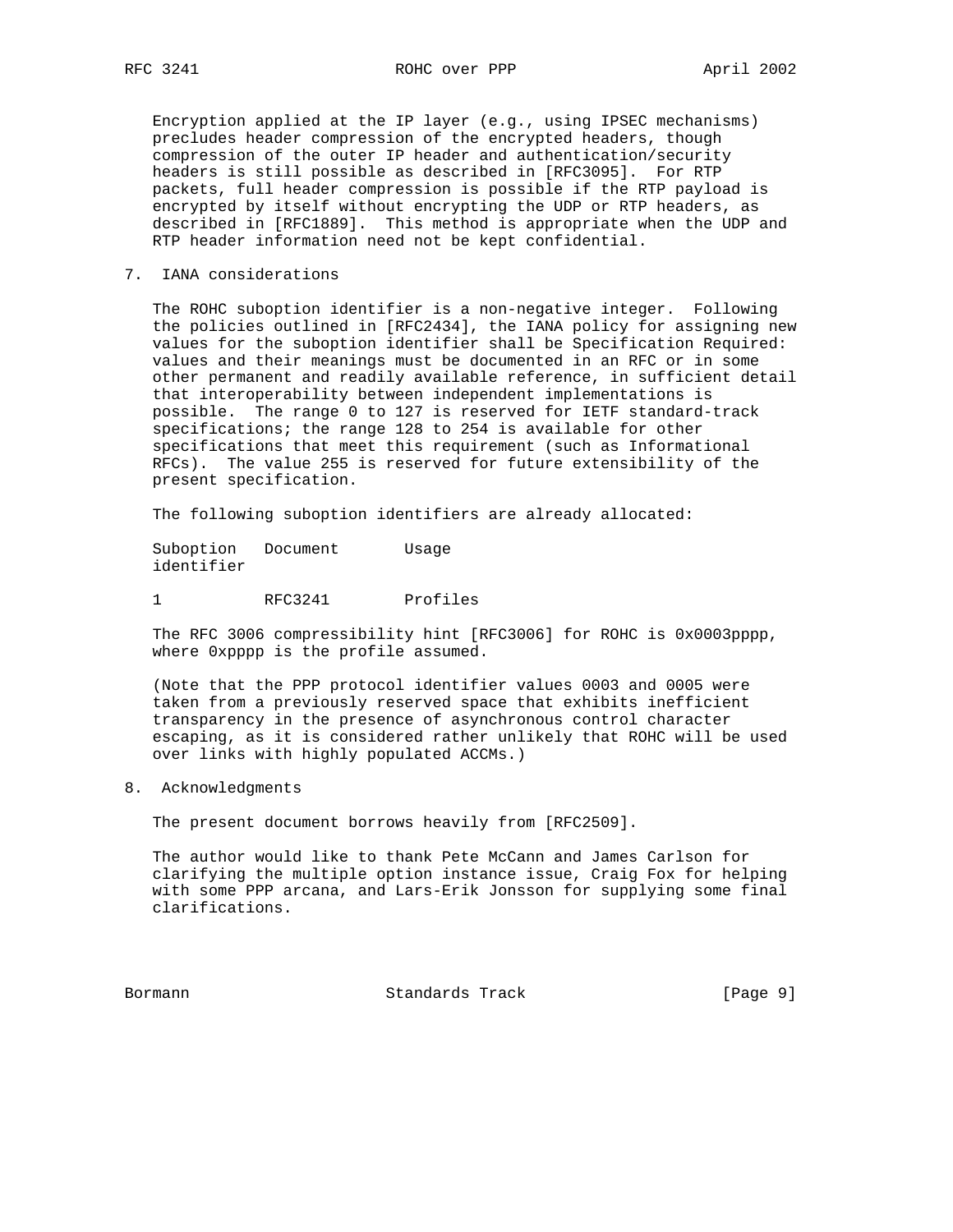# 9. References

- 9.1. Normative References
	- [RFC1332] McGregor, G., "The PPP Internet Protocol Control Protocol (IPCP)", RFC 1332, May 1992.
	- [RFC1661] Simpson, W., Ed., "The Point-To-Point Protocol (PPP)", STD 51, RFC 1661, July 1994.
	- [RFC2472] Haskin, E. and E. Allan, "IP Version 6 over PPP", RFC 2472, December 1998.
	- [RFC3006] Davie, B., Casner, S., Iturralde, C., Oran, D. and J. Wroclawski, "Integrated Services in the Presence of Compressible Flows", RFC 3006, November 2000.
	- [RFC3095] Bormann, C., Burmeister, C., Degermark, M., Fukushima, H., Hannu, H., Jonsson, L-E., Hakenberg, R., Koren, T., Le, K., Liu, Z., Martensson, A., Miyazaki, A., Svanbro, K., Wiebke, T., Yoshimura, T. and H. Zheng, "RObust Header Compression (ROHC): Framework and four profiles: RTP, UDP, ESP, and uncompressed", RFC 3095, July 2001.
- 9.2. Informative References
	- [RFC1144] Jacobson, V., "Compressing TCP/IP Headers for Low-Speed Serial Links", RFC 1144, February 1990.
	- [RFC1889] Schulzrinne, H., Casner, S., Frederick, R. and V. Jacobson, "RTP: A Transport Protocol for real-time applications", RFC 1889, January 1996.
	- [RFC2434] Alvestrand, H. and T. Narten, "Guidelines for Writing an IANA Considerations Section in RFCs", BCP 26, RFC 2434, October 1998.
	- [RFC2507] Degermark, M., Nordgren, B. and S. Pink, "IP Header Compression", RFC 2507, February 1999.
	- [RFC2509] Engan, M., Casner, S. and C. Bormann, "IP Header Compression over PPP", RFC 2509, February 1999.
	- [RFC2686] Bormann, C., "The Multi-Class Extension to Multi-Link PPP", RFC 2686, September 1999.

Bormann **Standards Track** [Page 10]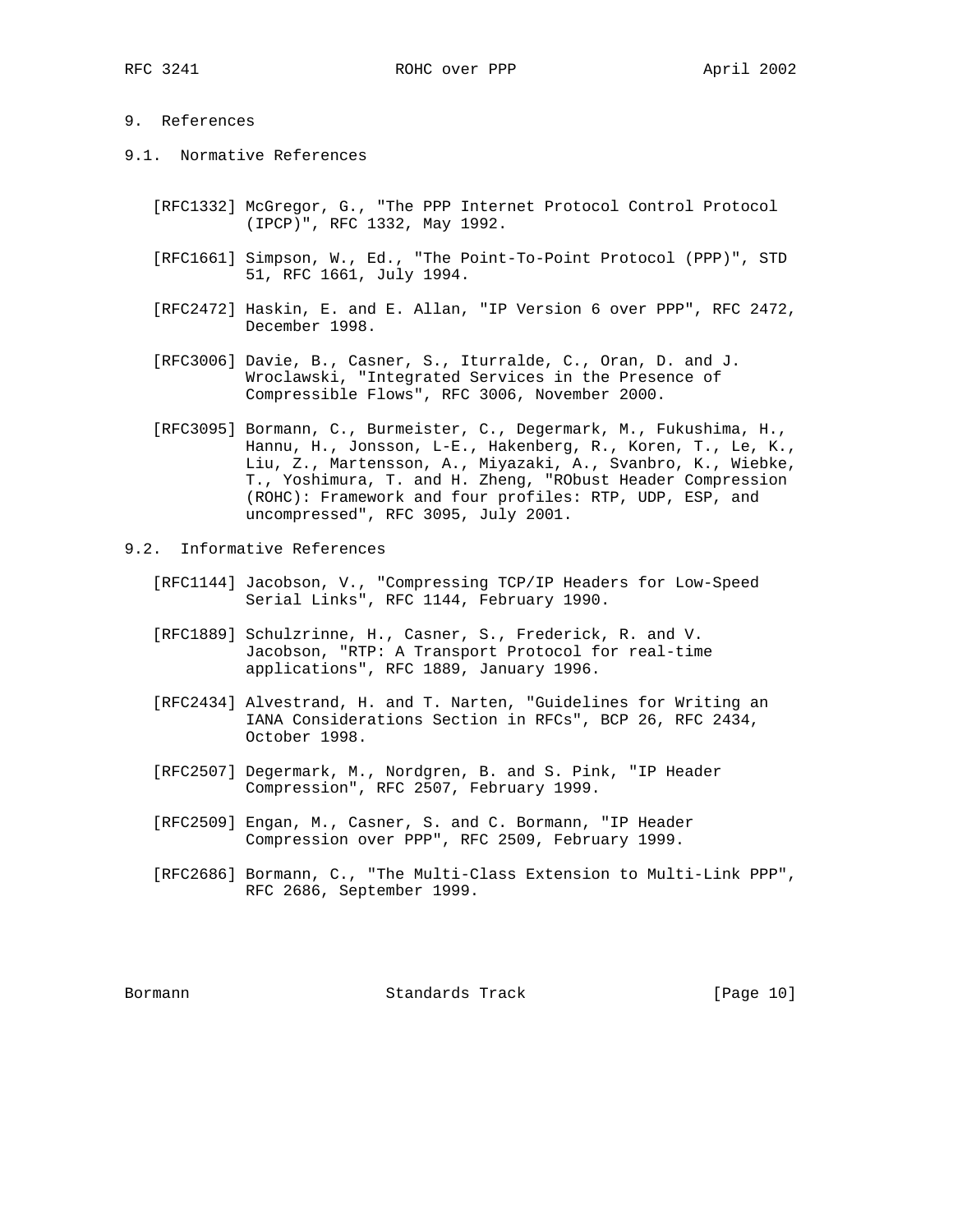# 10. Author's Address

 Carsten Bormann Universitaet Bremen FB3 TZI Postfach 330440 D-28334 Bremen, GERMANY

 Phone: +49.421.218-7024 Fax: +49.421.218-7000 EMail: cabo@tzi.org

Bormann Standards Track [Page 11]